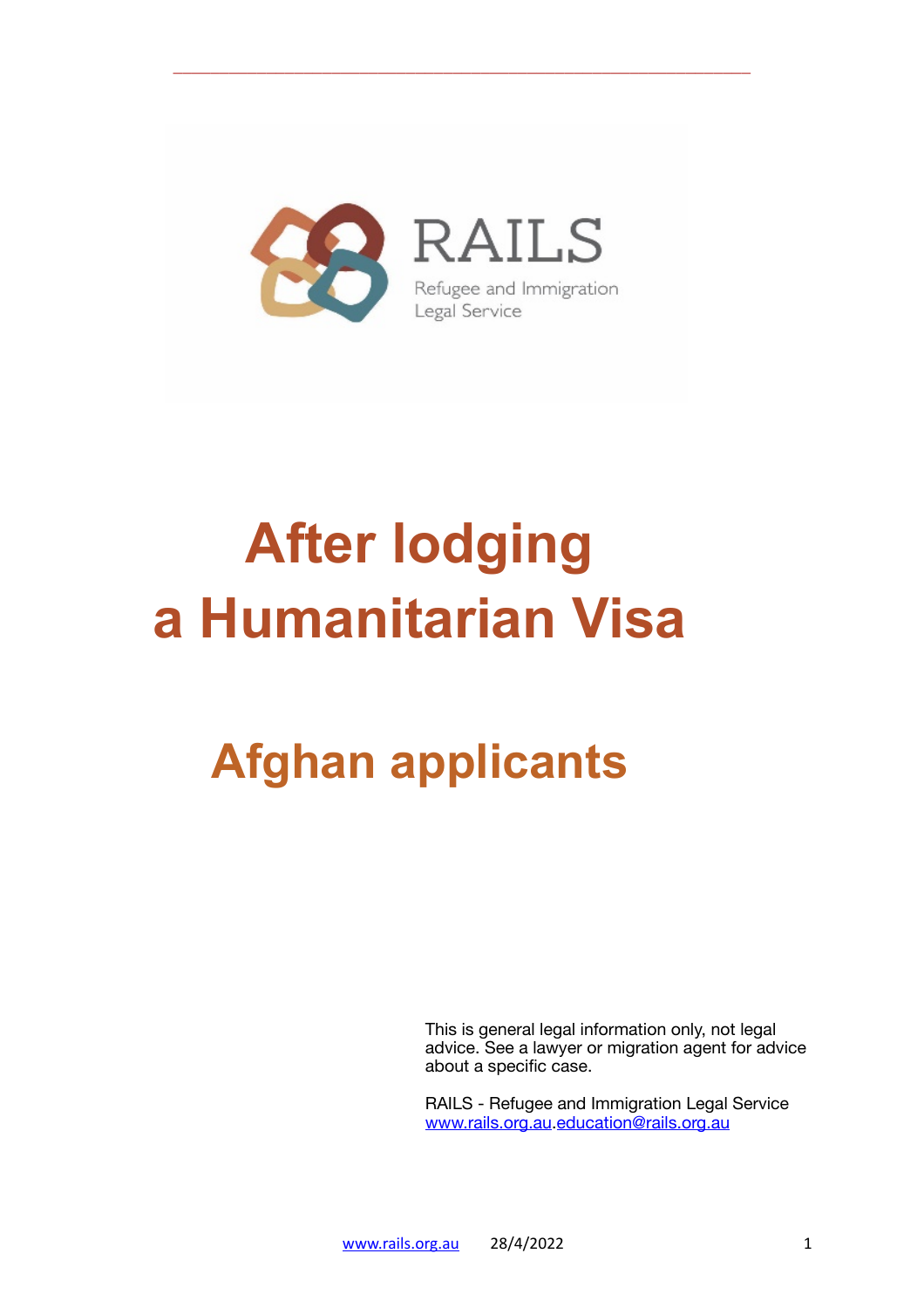## **CONTENTS**

[Where the application should have been sent](#page-2-1) [Can further information be put in?](#page-3-0) [Can you check the progress of the application?](#page-3-1) [Did you check for consistency?](#page-3-2) [Applying to get documents - FOI](#page-4-0) [Did you submit everything?](#page-5-0) [Are all documents genuine?](#page-6-0) [Should I submit more information?](#page-6-1)  [Advising the Department of any changes](#page-6-1) [Department requests for further information](#page-7-0)  [How long for a decision?](#page-7-1) [What must be done before a visa grant?](#page-7-2)  [Chances of success](#page-7-3) Do 'immediate family' [have good chances?](#page-8-0) [Medicals, Biometrics and Flights](#page-9-0) [Travel out of Afghanistan](#page-9-1) [What must a proposer do if visa granted?](#page-9-2)  [Visa rules when in Australia](#page-10-0) [What if application is refused](#page-10-1) **[Other visa options](#page-11-0)** [Humanitarian Community Support Program](#page-11-1)  [Skilled Refugee Labour Agreement Pilot](#page-11-2) **[Other visa options](#page-11-0) [Getting legal help](#page-12-0)**

[Was the application received by the Department?](#page-2-0)

\_\_\_\_\_\_\_\_\_\_\_\_\_\_\_\_\_\_\_\_\_\_\_\_\_\_\_\_\_\_\_\_\_\_\_\_\_\_\_\_\_\_\_\_\_\_\_\_\_\_\_\_\_\_\_\_\_\_\_\_\_\_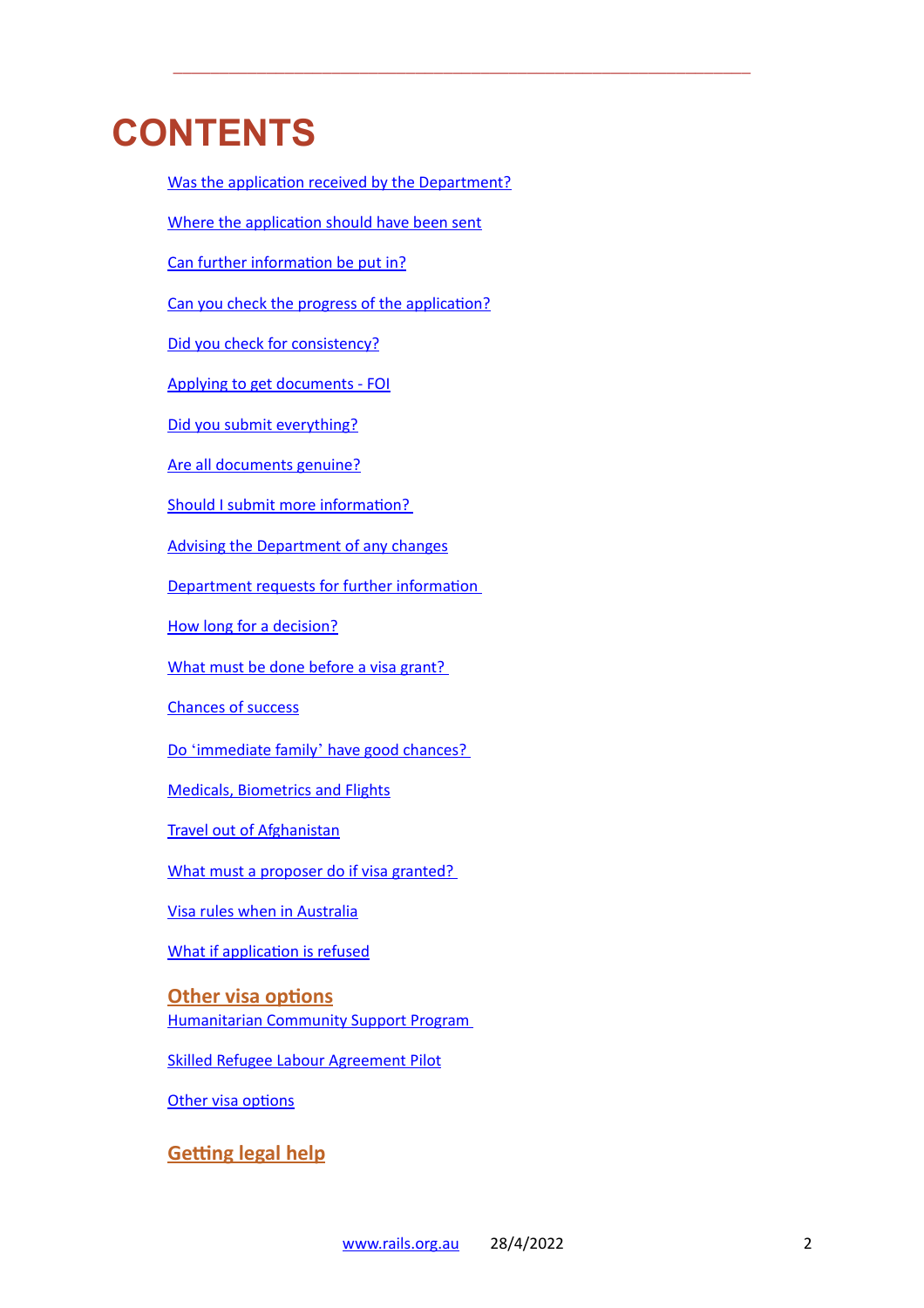## **After lodging a humanitarian visa application: Afghan cases**

\_\_\_\_\_\_\_\_\_\_\_\_\_\_\_\_\_\_\_\_\_\_\_\_\_\_\_\_\_\_\_\_\_\_\_\_\_\_\_\_\_\_\_\_\_\_\_\_\_\_\_\_\_\_\_\_\_\_\_\_\_\_

This is a Fact Sheet for proposers and applicants from Afghanistan who have already lodged an application for an offshore humanitarian visa with the Department of Home Affairs.

#### <span id="page-2-0"></span>Was the application received by the Department?

If you correctly lodge an Offshore Humanitarian Visa application the Department of Home Affairs (the Department) will send a letter to say if the application is valid.

This can take some time. The Department is taking several months to send letters for many Afghan cases.

To lodge correctly the forms have to be filled in properly and sent to the right address. See 'Where [the application should be sent'](#page-2-1) below.

The Department will notify the applicant or their authorised recipient by email or by any other method that was listed in the application. Check your email in-box and junk mail regularly.

#### <span id="page-2-1"></span>Where the application should have been sent

If an applicant has a proposer in Australia then the quickest way to lodge is online. This is the link:

[https://immi.homeaffairs.gov.au/help-support/departmental-forms/online-forms/special](https://immi.homeaffairs.gov.au/help-support/departmental-forms/online-forms/special-humanitarian-visa-submission-form)[humanitarian-visa-submission-form](https://immi.homeaffairs.gov.au/help-support/departmental-forms/online-forms/special-humanitarian-visa-submission-form)

To lodge online you should have uploaded:

- Form 842 fully completed with Identification documents and passport photos of all applicants
- If there is a proposer, a Form 681 fully completed with proof of Australian citizenship or permanent residence of the proposer (passport, ImmiCard, visa grant letter), or incorporation and officer holders of organisation
- Supporting evidence and documentation relating to the claimed fear of harm (e.g. employment contracts, media articles, CVs, etc)
- There is a file size limit on the attachments.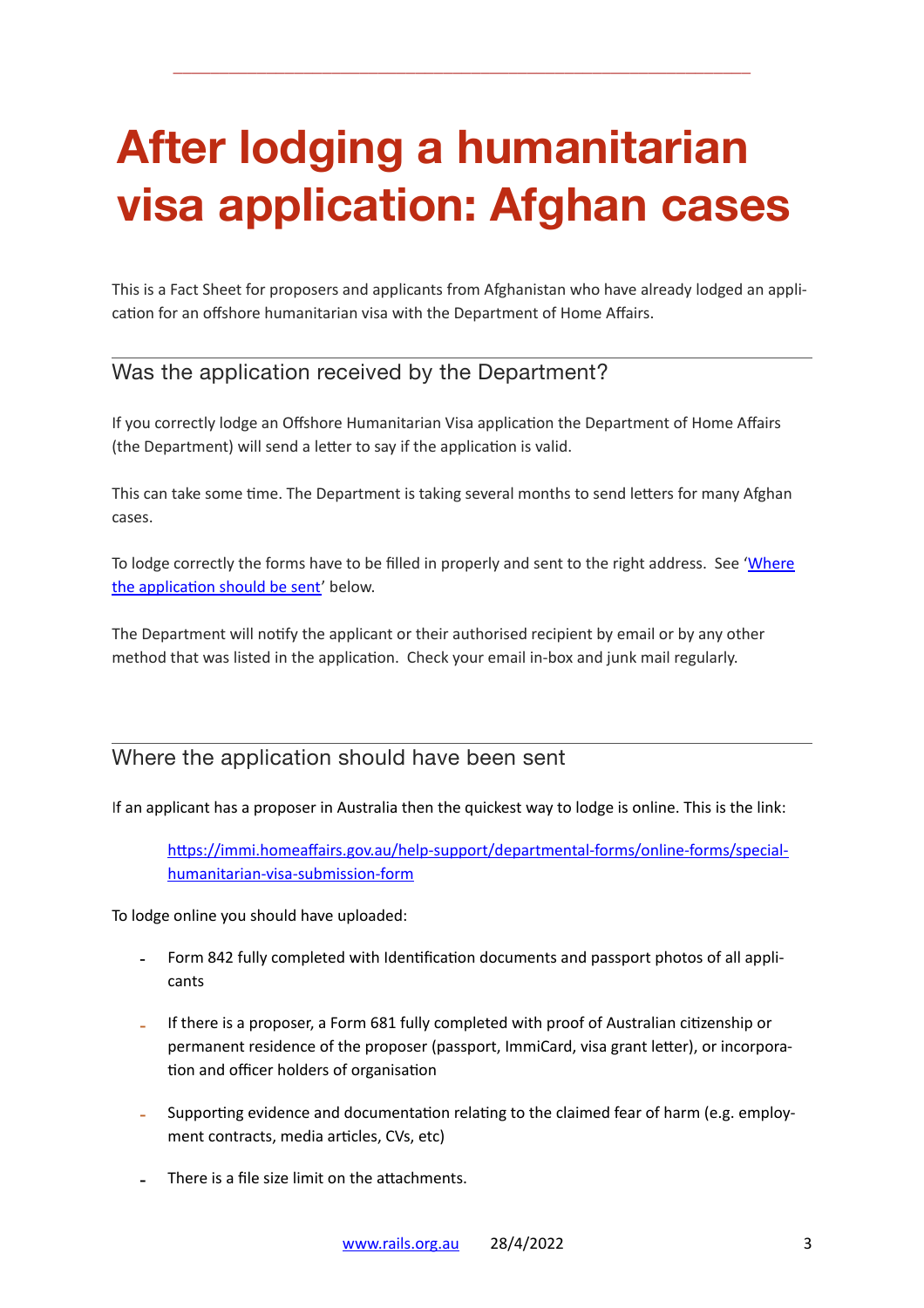If there is no proposer then an Afghan applicant must complete and sign Form 842 (no Form 681), print it out and send it to the Australian Embassy in Jordan.

\_\_\_\_\_\_\_\_\_\_\_\_\_\_\_\_\_\_\_\_\_\_\_\_\_\_\_\_\_\_\_\_\_\_\_\_\_\_\_\_\_\_\_\_\_\_\_\_\_\_\_\_\_\_\_\_\_\_\_\_\_\_

[Note that for a non-Afghan application without a sponsor - applications may be lodged at an overseas Australian immigration office. Check the office nearest to where you are to see if they accept your humanitarian application See : [https://immi.homeaffairs.gov.au/help-support/contact-us/of](https://immi.homeaffairs.gov.au/help-support/contact-us/offices-and-locations/list%23)[fices-and-locations/list#](https://immi.homeaffairs.gov.au/help-support/contact-us/offices-and-locations/list%23)]

#### <span id="page-3-0"></span>Can further information be put in?

Further information, documents and signatures can be scanned and sent electronically to

[shp.enquiries@homeaffairs.gov.au](mailto:shp.enquiries@homeaffairs.gov.au) 

See also ['Advising the Department of any changes](#page-6-1)' below

#### <span id="page-3-1"></span>Can you check the progress of the application?

The Department has huge numbers of offshore humanitarian applications and does not respond to questions about when the application will be decided.

The Department website says Afghan nationals can enquire about a visa application on phone +61 2 6196 0196. However this is the general line and may just give general advice. There is also the Department online '**[Contact form for Afghanistan'](https://www.homeaffairs.gov.au/help-and-support/afghanistan-update/contact-form-for-afghanistan)** and email **[shp.enquiries@homeaffairs.gov.au](mailto:shp.enquiries@homeaffairs.gov.au)** but the Department will only generally only contact you if they have questions about the application.

However if you have new information then you need to tell the Department (see '**[Advising DHA of](#page-6-1)  [changes](#page-6-1)**' below).

If you have an enquiry about a lodged Child, Adoption or Orphan relative visa , use the Department's online [Child and orphan relative processing centre enquiry form](https://immi.homeaffairs.gov.au/help-support/departmental-forms/online-forms/child-and-orphan-relative-visa-processing-centre-form).

#### <span id="page-3-2"></span>Did you check for consistency?

The Department carefully checks the applicant's details and story against any information they have about previous visa applications and sponsorships the proposer may have submitted.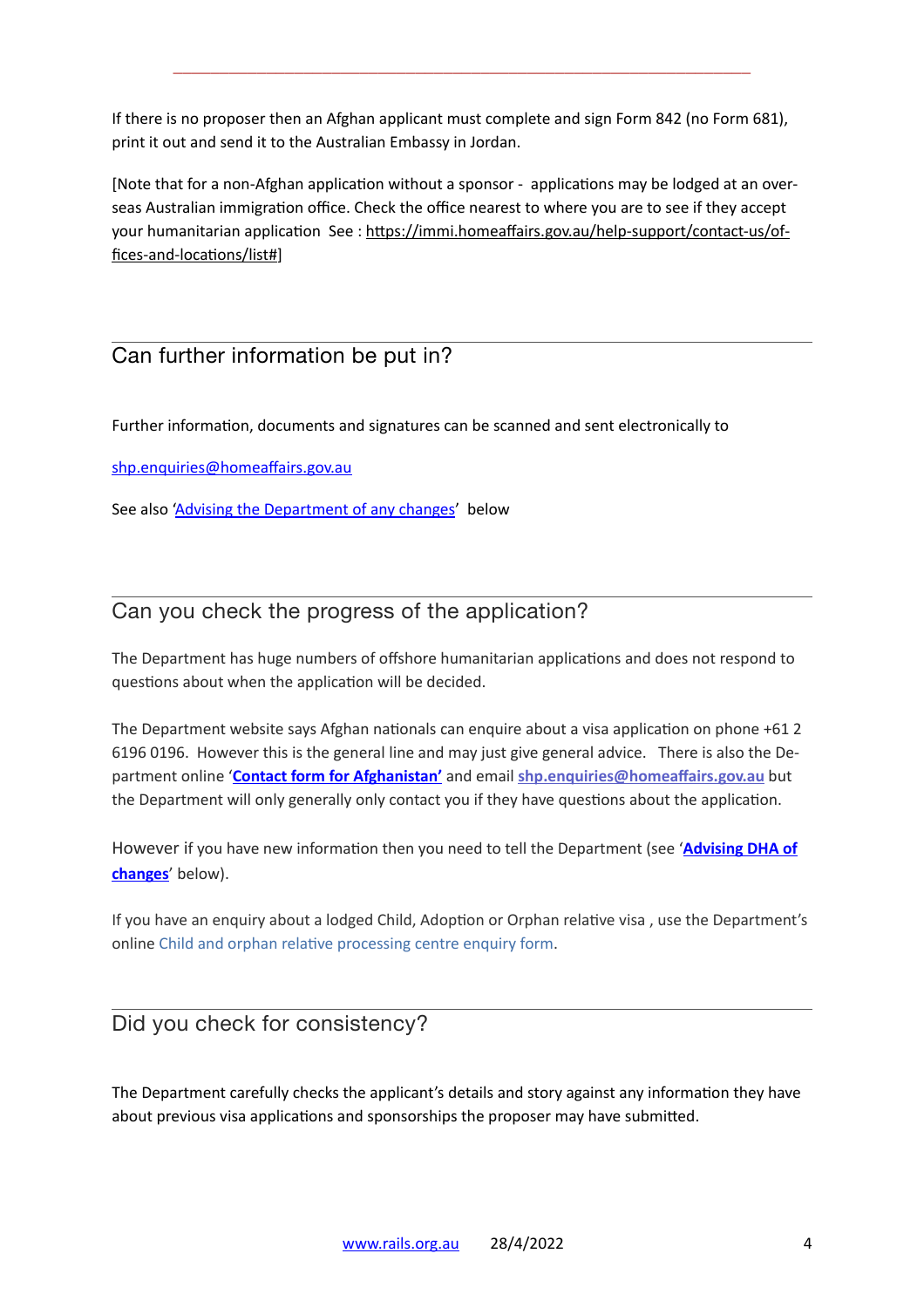Any differences, especially about identity or the refugee claim, can make the visa application fail. Any differences also risks having the proposer's visa refused or cancelled, or their citizenship refused because of false information.

\_\_\_\_\_\_\_\_\_\_\_\_\_\_\_\_\_\_\_\_\_\_\_\_\_\_\_\_\_\_\_\_\_\_\_\_\_\_\_\_\_\_\_\_\_\_\_\_\_\_\_\_\_\_\_\_\_\_\_\_\_\_

If you are proposing a relative and are currently holding an Australian visa or are waiting on your Australian citizenship application to be finalised, you should do a Freedom of Information (FOI) request to ask the Department to give you copies of your visa/citizenship documents so that you can check for any differences - [see below](#page-4-0).

If there are differences, they need to be explained. To do this the proposer needs to:

Gather all the previously lodged applications through 'FOI' (see below) if you don't already have full copies.

Compare all previous applications to all the documents (forms 843, 681 etc) in the current application.

Check names, dates of birth, previous addresses, education, jobs for all the family members in all the forms. It can be helpful to put them in a Table form.

If there are differences between the documents then write a statement saying why there are differences and what are the accurate details.

Check that the refugee stories in all the applications do not contradict. If there are some differences they need to be explained.

If incorrect information has been given to The Department then a Form 1023 'Notification of incorrect answers' may need to be put in.

 It is **important to get legal advice** (see below) before sending in any information to the Department about differences in the documents.

#### <span id="page-4-0"></span>Applying to get your documents - FOI

The proposer should check any previous information the Department has about them by completing a Form 424A 'Freedom of Information request'. This is very important for permanent residents who are not citizens yet, as any differences could risk having their visa cancelled or citizenship refused.

Apply for your documents either [online here](https://www.homeaffairs.gov.au/access-and-accountability/freedom-of-information/access-to-information/how-to-make-a-request) or by accessing the [paper form here](https://immi.homeaffairs.gov.au/form-listing/forms/424a.pdf) and emailing to [foi@homeaffairs.gov.au](mailto:foi@homeaffairs.gov.au)

In Question 5 give your previous DHA file references (in the Online form put it where it asks 'Do you have the following identification numbers?')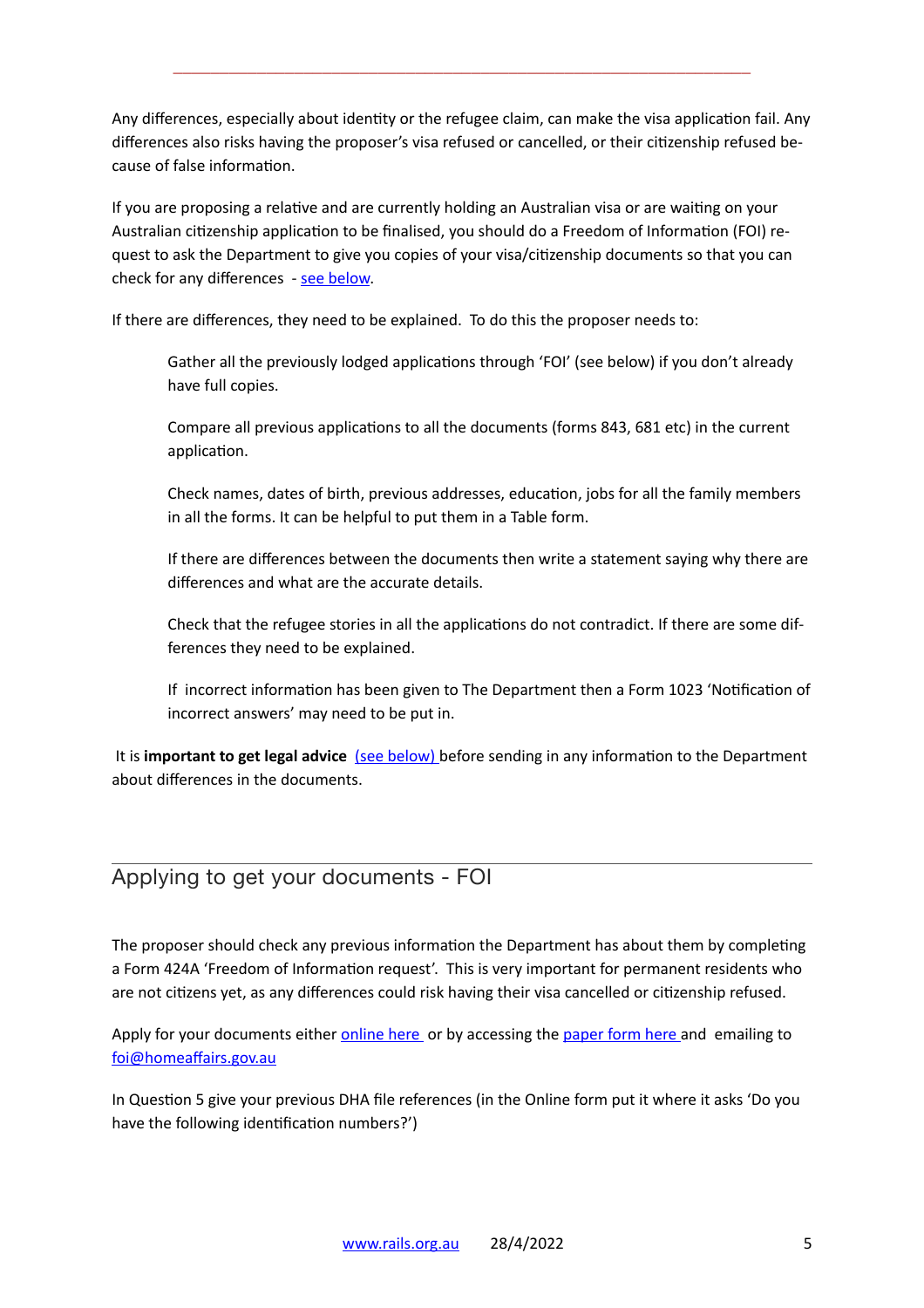In Question 11 ask for (in online form put it under 'Documents'):

"My [*insert type of vis*a] application file made [*insert month/year of application*] including ISCE records and interview notes. [*List in the same way other visa/ citizenship applications you have made*]; Also my movement records and a screenshot of my client visa list"

\_\_\_\_\_\_\_\_\_\_\_\_\_\_\_\_\_\_\_\_\_\_\_\_\_\_\_\_\_\_\_\_\_\_\_\_\_\_\_\_\_\_\_\_\_\_\_\_\_\_\_\_\_\_\_\_\_\_\_\_\_\_

In Question 13 you can add: "This is an urgent request regarding an Afghan Humanitarian visa application. The government has said these cases will have priority processing, so I request you please action this urgently". (In Online form - put this at the question: "Do you have a matter under consideration at or with any of the following …?' and select 'Other urgent reasons')

The proposer needs to include a copy of their driver's licence or other ID with the application.

In Part D, If there is information about other people in the FOI documents that you are seeking then, if possible, get them to sign Question 19. If the information you seek is about children of yours who are under 18, then complete and sign Question 22 (in online form see 'Seeking documents of another person' and 'Access to documents for under 18s').

If the proposer had a migration agent for any previous applications, they should contact the agent and get copies of all their documents on their file.

#### **If you do not receive your documents within 30 days**

The Department should make a decision within 30 days of you submitting your FOI application, but will contact you if they require another 30 days.

If you do not receive your documents within 30 days (or any extra time allowed or agreed), you can ask the Information Commissioner to review the case. You apply for a review [online](https://forms.business.gov.au/smartforms/servlet/SmartForm.html?formCode=ICR_10) or using this [form](https://forms.business.gov.au/smartforms/servlet/SmartForm.html?formCode=ICR_10) and emailing [foidr@oaic.gov.au](mailto:foidr@oaic.gov.au) or posting it to Director of FOI Dispute Resolution, GPO Box 5218, Sydney NSW 2001. It would be best to get some legal advice first if possible (see '[Getting Legal;](#page-12-0)  [help'](#page-12-0) below)

#### <span id="page-5-0"></span>Did you submit everything?

The application should have:

- Correct details about the applicant and all family members who are included.
- A physical address for the applicant, not a postal address. Full details of physical (not postal) address and phone if you have. Describe what it is near to if there's no exact street number or name. If moving around for safety put the last stable address and note that the applicant/ s need to move for safety reasons.
- All identity documents.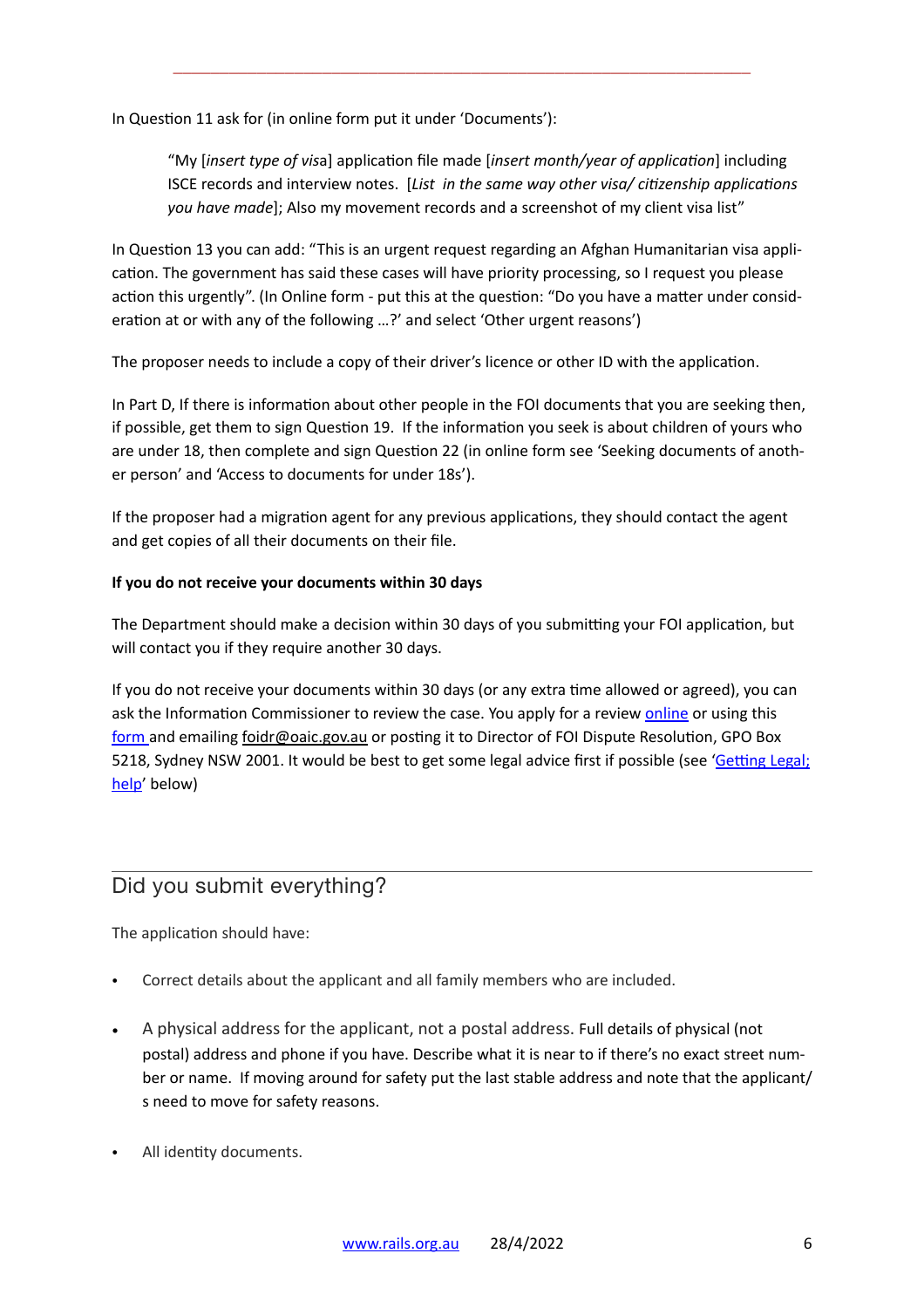• A clear story about the refugee claims - what harm applicants fear in Afghanistan and why the applicant is at a higher risk of harm than others (for example, if the applicant is claiming to be persecuted because of their employment with the Australian government or an NGO, include information about their role, projects they worked on which might have put them at higher risk).

\_\_\_\_\_\_\_\_\_\_\_\_\_\_\_\_\_\_\_\_\_\_\_\_\_\_\_\_\_\_\_\_\_\_\_\_\_\_\_\_\_\_\_\_\_\_\_\_\_\_\_\_\_\_\_\_\_\_\_\_\_\_

- Any documents that show why the applicant will specifically be targeted (for example Taskera listing identity or relationship status, letter showing they worked for Australian government or NGO, contractor card/ employment document). There is no need to include general information about the problems in the country as the Department already know this.
- Two passport-sized photographs of each person in the application, with their name on the back.

#### <span id="page-6-0"></span>Are all documents genuine?

Check documents were all given by the correct authorities with correct details and not altered by anyone without authority to do so.

Check that there is no incorrect or false information in the documents and no false information was given to get the documents. If the Department find any information is untrue or documents are not genuine then the application will likely be refused. If there is any wrong information then there needs to be a clear explanation about this. It is best to get legal advice before sending anything to the department about this [\(see 'Getting Legal Help' below\)](#page-12-0).

Documents need to be in English or translated and certified by a Justice of the Peace or similar if possible.

#### <span id="page-6-1"></span>Advising the Department of any changes

Applicants and family members of applicants and applicants can add new information about their application through the Department online '**[Contact form for Afghanistan'](https://www.homeaffairs.gov.au/help-and-support/afghanistan-update/contact-form-for-afghanistan)** or via email to **[shp.enquiries@homeaffairs.gov.au](mailto:shp.enquiries@homeaffairs.gov.au)** with the name, date of birth and any reference number on the subject line.

You must inform the Department if your circumstances change after uploading the application. For example if an applicant becomes engaged, or marries, or has a child.

The Department will include a newly born child in the application if you give the child's details to the Department before a final decision is made on your application.

General Information on updating circumstances is available on the Department's website **[https://](https://immi.homeaffairs.gov.au/change-in-situation) [immi.homeaffairs.gov.au/change-in-situation](https://immi.homeaffairs.gov.au/change-in-situation)** but for Afghan cases the '[Contact form for Af](https://www.homeaffairs.gov.au/help-and-support/afghanistan-update/contact-form-for-afghanistan)**[ghanistan'](https://www.homeaffairs.gov.au/help-and-support/afghanistan-update/contact-form-for-afghanistan)** is the best.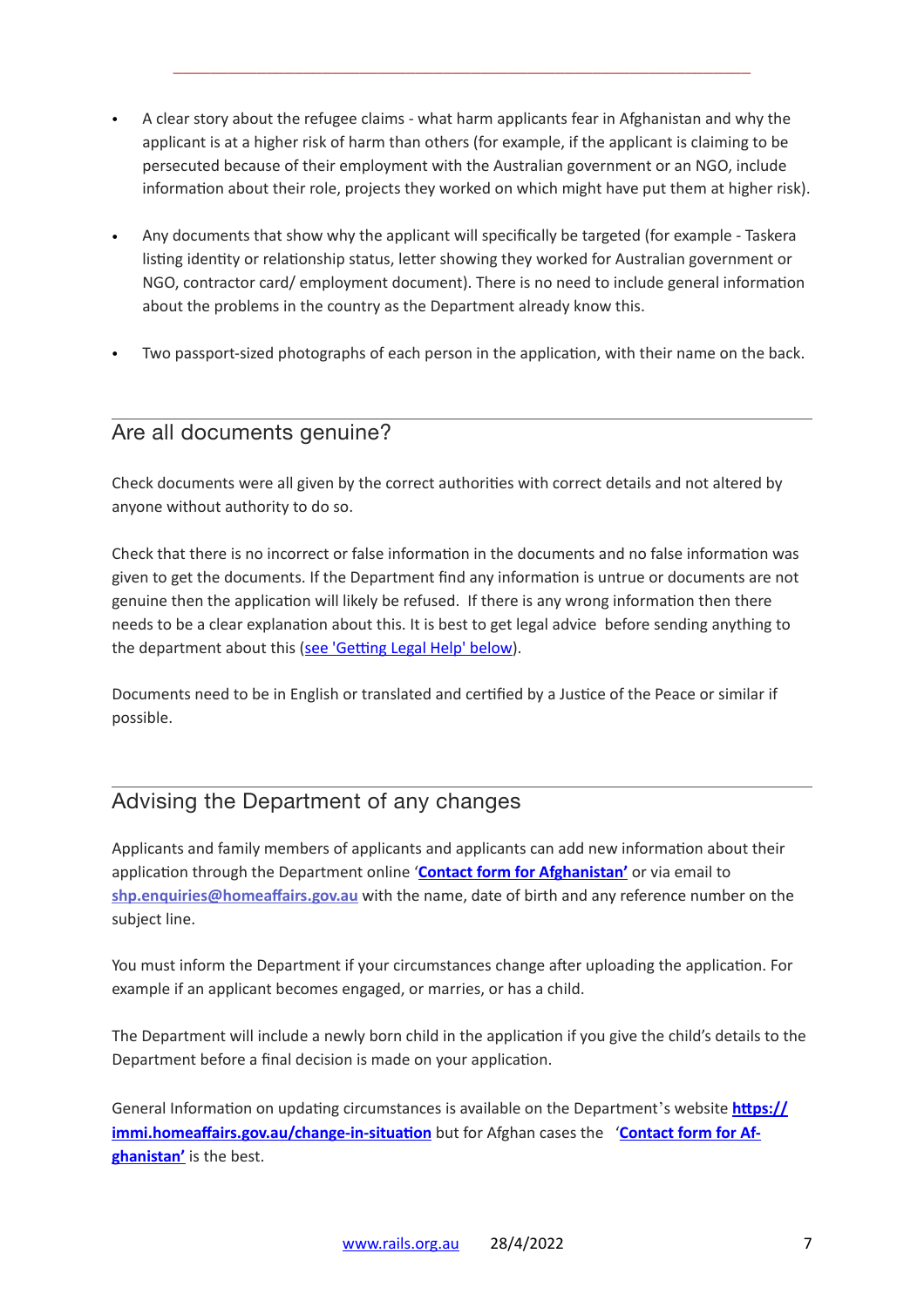#### <span id="page-7-0"></span>Department requests for further information

If the Department send you a request for further information then you can contact RAILS for legal help with this.

\_\_\_\_\_\_\_\_\_\_\_\_\_\_\_\_\_\_\_\_\_\_\_\_\_\_\_\_\_\_\_\_\_\_\_\_\_\_\_\_\_\_\_\_\_\_\_\_\_\_\_\_\_\_\_\_\_\_\_\_\_\_

Phone 07 3846 9300 or submit an **online Afghan referral form** 

#### <span id="page-7-1"></span>How long for a decision?

The Minister for Immigration on 21 January 2022 said that Afghan citizens will be prioritised for processing within the Humanitarian and Family programs.

It is not possible to give a definite time for a decision as it varies based on an applicant's location, ability to travel, provide documents and information.

If the applicants are at serious risk of immediate danger or there is a long delay then you could ask your local federal Member of Parliament for help. In some cases they can find out information or get delayed cases prioritised. **Contact them through <https://electorate.aec.gov.au>**

#### <span id="page-7-2"></span>What must be done before a visa grant?

Applicants should respond to any request from the Department for information after the application is lodged within the time the Department asks. You can get legal advice about this if you are not sure how to respond (see [Getting Legal Help](#page-12-0)).

If you or the applicant's situation has changed, then you should tell the Department (see 'Advising [the Department of 'changes'](#page-6-1))

If The Department need to interview applicants you will be advised.

Before visas are granted, applicants need to get health checks and 'biometrics' done (digital scans of face and fingerprints) and then flights arranged. It may not be possible to do these in Afghanistan (see '[Medicals, Biometrics and Flights'](#page-9-0) below).

#### <span id="page-7-3"></span>What are the chances of success?

The number of Australian offshore humanitarian visas the Department grants each year is set by Australian government policy. There are always far more applications than there are visas granted.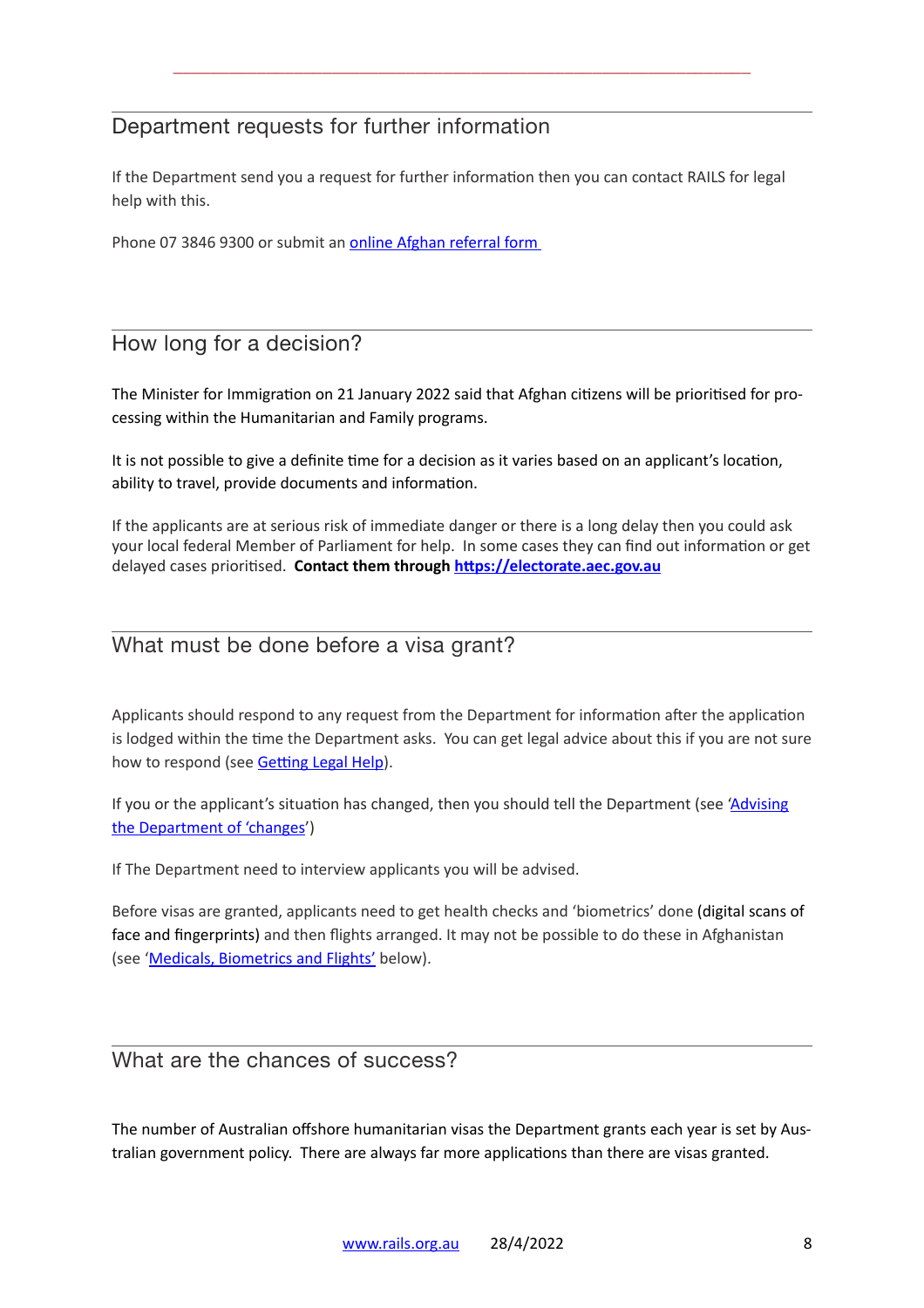To get a humanitarian visa the applicant must prove they are at very serious risk, but also that they have a strong connection to Australia and fit within the government's priorities and numbers of places the government makes available.

\_\_\_\_\_\_\_\_\_\_\_\_\_\_\_\_\_\_\_\_\_\_\_\_\_\_\_\_\_\_\_\_\_\_\_\_\_\_\_\_\_\_\_\_\_\_\_\_\_\_\_\_\_\_\_\_\_\_\_\_\_\_

The Australian government [announced on 29 March 2022](https://minister.homeaffairs.gov.au/AlexHawke/Pages/2022-23-budget-release.aspx) it will provide over the next four years 26,500 Afghan places under the humanitarian program and at least 5000 within the family visa program.

In the Humanitarian Program, priority will be given to:

- former Locally Engaged Employees (LEE) and their immediate family members;
- subclass 449 holders (current and former) and their immediate family members;
- those with ongoing links to Australia, such as Afghans who were employed by Australian nongovernment organisations or worked on Australian Government funded projects, and Coalition partner LEE and their immediate family; and
- women and girls, ethnic minorities, and sexually diverse (LGBTQI+) and other identified minority groups.

These priority groups are in addition to existing priorities in the offshore Humanitarian Program, which include immediate families who have been split, people with close ties to Australia and those with proposers residing in regional Australia.

#### <span id="page-8-0"></span>Do 'immediate family' have good chances?

'Immediate family' members of an Australian citizen or permanent resident have a strong chance of getting a humanitarian visa. 'Immediate family' means a spouse or de facto partner (including same-sex partner), dependent children, or your parent if you are a child in Australia under 18 years of age).

The permanent resident in Australia must have been granted a Refugee/Humanitarian visa in the last 5 years and have advised the Department before they got their visas of the immediate family relationship.

Immediate family members could also apply for visas under the family migration program rather than the humanitarian program. However, there are advantages to applying under the humanitarian program in that there are no application fees and humanitarian visa holders get settlement support and social security payments immediately on arrival.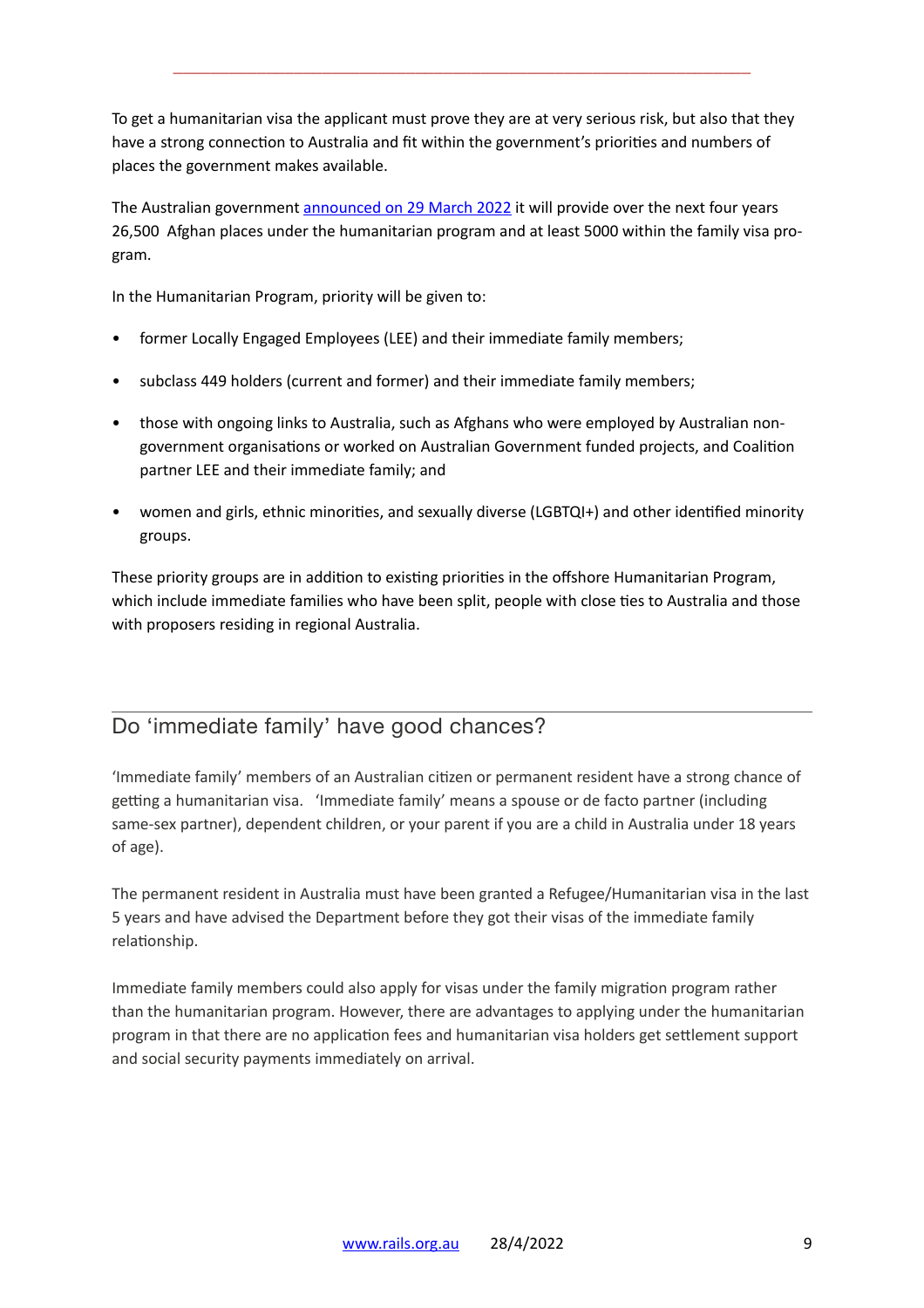#### <span id="page-9-0"></span>Medicals, Biometrics and Flights

If the Department advise they want 'Biometrics' (digital scans of face and fingerprints), then applicants will need to attend an Australian Visa Application Centre (AVAC) in person to provide their biometrics. There is usually a charge for this.

\_\_\_\_\_\_\_\_\_\_\_\_\_\_\_\_\_\_\_\_\_\_\_\_\_\_\_\_\_\_\_\_\_\_\_\_\_\_\_\_\_\_\_\_\_\_\_\_\_\_\_\_\_\_\_\_\_\_\_\_\_\_

There is currently no AVAC in Afghanistan and the Department website just refers to neighbouring collection locations. Details of [DHA Offices overseas are here](https://immi.homeaffairs.gov.au/help-support/contact-us/offices-and-locations/offices-outside-australia). You would need to check with the office whether biometrics are available there. Check the Department's latest [biometric details here](https://immi.homeaffairs.gov.au/help-support/meeting-our-requirements/biometrics). **Any applicants considering moving though Afghanistan and trying to cross borders should be aware of the dangers and consider these risks very seriously.**

If health checks are requested by the Department, they will advise what tests are needed and will give you a reference called a HAP ID. Applicants must then arrange to be examined by one of the Department's approved panel doctors or clinics. See how to contact a panel physician by finding the [immigration office nearest to you](https://immi.homeaffairs.gov.au/help-support/contact-us/offices-and-locations/list).

For applicants still in Afghanistan there may be problems in getting medicals done. It is not known if and when this might change. There are dangers in moving though the country and trying to cross borders, and people must consider these risks very seriously.

If visas are granted the air flights will need to be arranged. Depending on the visa granted this may be done by the Department or in some cases a proposer may need to pay (see '[What must a propos](#page-9-2)[er do](#page-9-2)' below). The International Organisation for Migration (IOM) may assist with travel arrangements. For applicants still in Afghanistan there may be problems getting flights. It is not known if and when this might change. Again, there are dangers in moving though the country and trying to cross borders and people should consider these risks very seriously.

#### <span id="page-9-1"></span>Travel out of Afghanistan

The Australian government advises that travel throughout Afghanistan remains extremely dangerous and urges all people remaining in Afghanistan to prioritise their safety. People remaining in Afghanistan must carefully consider the risks should they attempt to leave.

Some land borders are closed to travellers seeking to cross from Afghanistan and some border crossing points that are open are at risk of terrorist attack. Border crossings may be closed by authorities without notice. For the latest Australian Government advice, visit the Smart Traveller website https://[www.smartraveller.gov.au](http://www.smartraveller.gov.au).

#### <span id="page-9-2"></span>What must a proposer do if visa granted?

If a visa is granted the proposer must meet the visa holder at the airport, arrange initial accommodation and help them find permanent accommodation and access social services.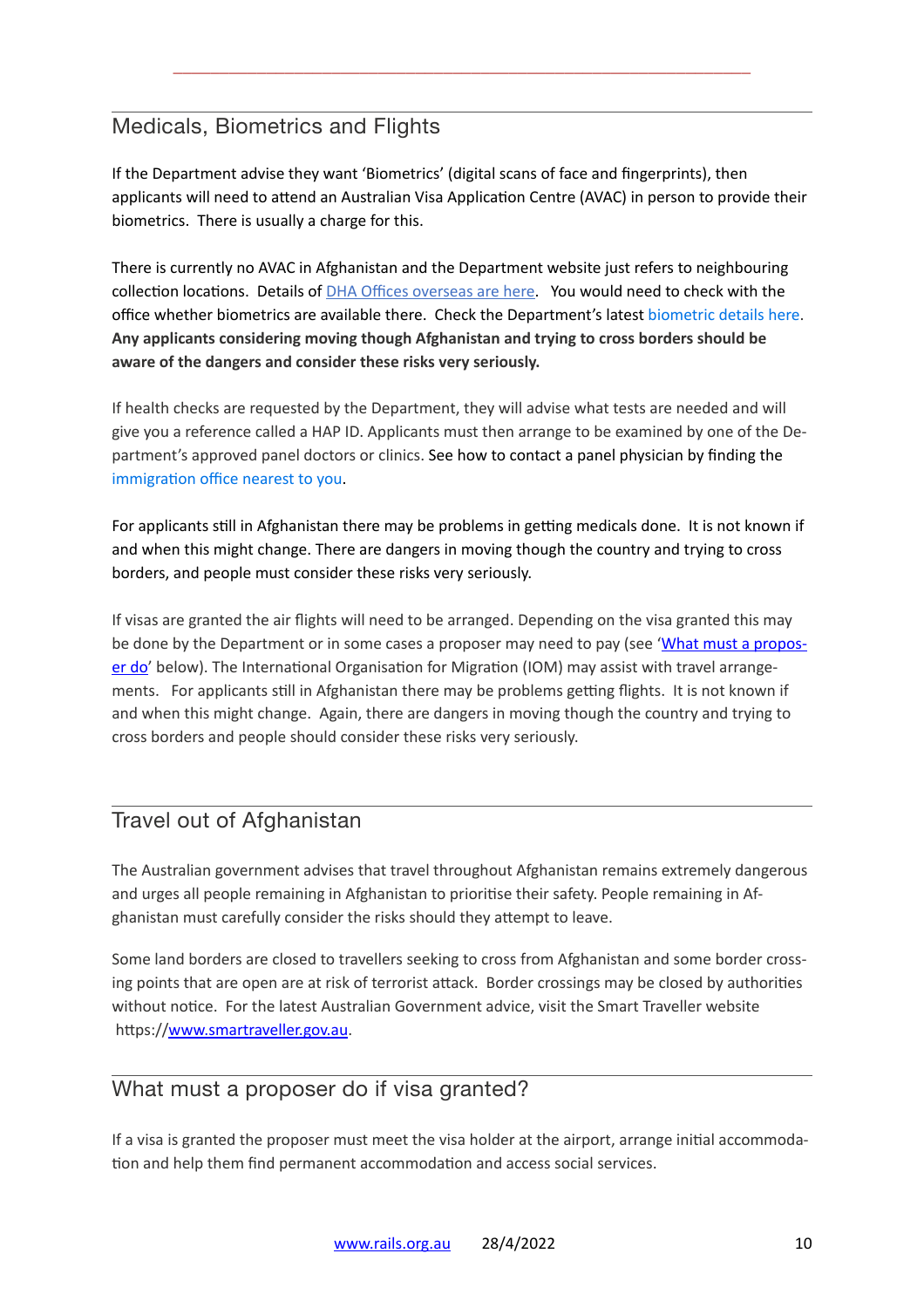If the applicants are granted subclass 202 Global Special Humanitarian visas then the proposer has to pay for their airfares. No-interest loans may help with the travel costs and the International

\_\_\_\_\_\_\_\_\_\_\_\_\_\_\_\_\_\_\_\_\_\_\_\_\_\_\_\_\_\_\_\_\_\_\_\_\_\_\_\_\_\_\_\_\_\_\_\_\_\_\_\_\_\_\_\_\_\_\_\_\_\_

Organisation for Migration (IOM) may assist with travel arrangements.

#### <span id="page-10-0"></span>Visa rules when in Australia

An offshore refugee/humanitarian visa is a permanent resident visa. On arrival, visa holders can get social security payments and humanitarian settlement support to assist with accommodation, learn English, gain employment and access education and training.

The holder of an offshore humanitarian visa is a permanent resident and can travel overseas, but before they become citizens they will need a visa to return to Australia. A humanitarian visa is usually for five years and after that a permanent resident will need to get a 'Resident Return Visa' if they want to travel overseas and return. Once they become citizens they will not need a visa to travel and return.

A non-citizen who has or has held a refugee/humanitarian visa should seek legal advice if they want to return to their home country, as this may result in the cancellation of their visa.

Before citizenship, any permanent resident can have their visa cancelled if they fail the 'character test'. For example, if they do serious criminal activity or if the Department finds out they gave false information or fake documents as part of their visa application.

Visa holders will be able to apply for Australian citizenship after they satisfy residency (usually after four years living in Australia) and other requirements. When deciding citizenship applications, the Department again carefully checks identity and character.

#### <span id="page-10-1"></span>What if the application is refused?

There is no review or appeal to the Administrative Appeals Tribunal if the application is refused by the Department.

Another application might be successful if there is more and better information provided.

There may be other visa options that can be tried as well as humanitarian applications (see 'Other [visa options](#page-11-1)' below).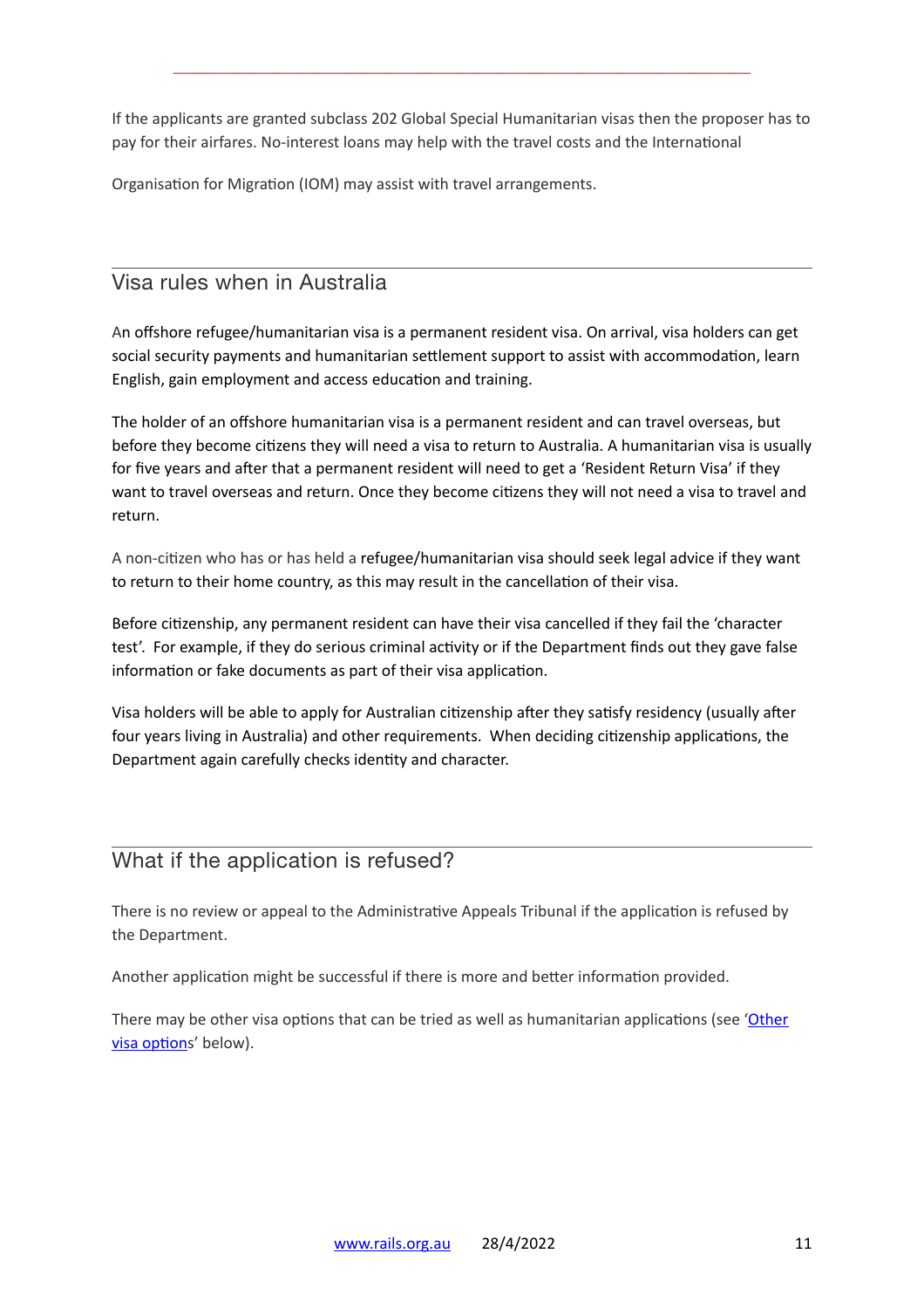## **Other visa options**

#### <span id="page-11-1"></span>Humanitarian Community Support Program

The [Community Support Program](https://immi.homeaffairs.gov.au/what-we-do/refugee-and-humanitarian-program/community-support-program) enables families, communities, businesses or individuals, to propose humanitarian visa applicants with employment prospects and give financial and practical support for settlement.

\_\_\_\_\_\_\_\_\_\_\_\_\_\_\_\_\_\_\_\_\_\_\_\_\_\_\_\_\_\_\_\_\_\_\_\_\_\_\_\_\_\_\_\_\_\_\_\_\_\_\_\_\_\_\_\_\_\_\_\_\_\_

You must apply to an [Approved Proposer Organisation \(APO\)](https://immi.homeaffairs.gov.au/what-we-do/refugee-and-humanitarian-program/community-support-program/approved-proposing-organisations) in your State and pay large fees. The APO helps with the visa application, accommodation, and settling into the community.

Main applicant must: be aged 18-50; show they have 'functional' English; have an offer of employment or skills to be work-ready on arrival; and must be living in a 'resettlement priority country'.

Forms are the same as for a humanitarian visa application (except no Form 681).

#### <span id="page-11-2"></span>Skilled Refugee Labour Agreement Pilot

The **Skilled Refugee Labour Agreement Pilot program** makes it easier for Australian employers to hire skilled people who have been displaced from their homes.

You first register your skills details with **Talent Beyond Boundaries (TBB)** at:[https://www.talentbe](https://www.talentbeyondboundaries.org/talentcatalog/)[yondboundaries.org/talentcatalog/](https://www.talentbeyondboundaries.org/talentcatalog/)

TBB receives information from employers about roles that need to be filled and identifies possible candidates from their Talent Catalog and facilitates recruitment. If you are successful in obtaining a job offer, then TBB will assist in the visa application process

Details are on the **DHA** website -click here

#### <span id="page-11-0"></span>Other visa options

There are a range of other family and skilled permanent and temporary visas to Australia. These have strict rules and may be difficult or impossible for many refugees to get.

The Department of Home Affairs (DHA) has details of visa options on their website. [DHA Visa options](https://immi.homeaffairs.gov.au/visas/getting-a-visa/visa-finder)  [online.](https://immi.homeaffairs.gov.au/visas/getting-a-visa/visa-finder) See also [RAILS Fact Sheet Visa Options to Australia](https://www.rails.org.au/sites/default/files/2022-03/2022.03.13-Visas%2520to%2520Australia-Overview.pdf)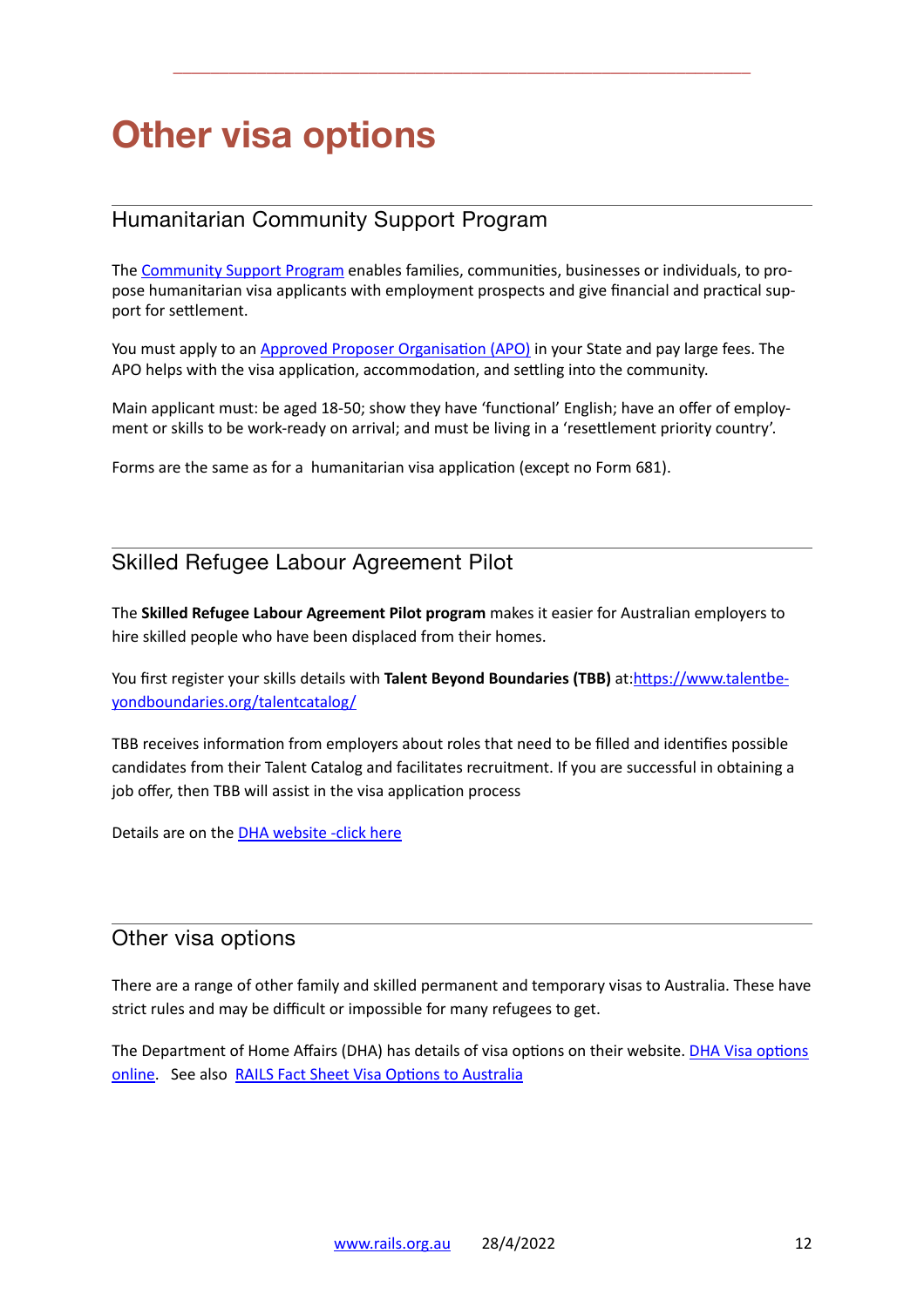## <span id="page-12-0"></span>**Getting legal help**

It is important to get legal advice from an experienced lawyer or migration agent before lodging a visa application.

\_\_\_\_\_\_\_\_\_\_\_\_\_\_\_\_\_\_\_\_\_\_\_\_\_\_\_\_\_\_\_\_\_\_\_\_\_\_\_\_\_\_\_\_\_\_\_\_\_\_\_\_\_\_\_\_\_\_\_\_\_\_

Free legal help may be available from these specialist community refugee legal services if you fit their guidelines.

#### **In Queensland** -

Refugee and Immigration Legal Service (RAILS) gives free legal help for those in Queensland or who have a proposer in Queensland. We may be able to help in these situations below:

If you wish to propose or have already proposed immediate family (spouse or dependent children, or your parents if you are under 18), a RAILS lawyer might be able to help you make the application or give you advice about an application you have already made.

If you wish to propose extended family (parents, siblings, uncles, aunties, nieces, nephews), RAILS lawyers run a volunteer program which might be able to help you prepare the application for **one application/ family** if they fit within one of the [priority groups published by the](https://www.homeaffairs.gov.au/help-and-support/afghanistan-update)  [Department for Afghan visas](https://www.homeaffairs.gov.au/help-and-support/afghanistan-update).

If you have already made an application for an extended family member, this program might be able to give you advice if the Department has asked you to do something about the application but you don't understand or if you are worried that your own visa might be cancelled because of something you put in a humanitarian visa application.

Please fill out our Afghanistan referral form: [www.rails.org.au/our-legal-services/referral-forms](http://www.rails.org.au/our-legal-services/referral-forms) OR

Email [admin@rails.org.au](mailto:admin@rails.org.au) OR phone on 07 3846 9300.

#### **Free legal help in all States**

| <b>QLD: RAILS</b>        | <b>SA: RASSA</b>        |  |
|--------------------------|-------------------------|--|
| NSW: RACS. IARC          | <b>TAS: TRSA</b>        |  |
| VIC: ASRC. Refugee Legal | <b>WA: Circle Green</b> |  |

#### **Private lawyers and Migration agents**

Legal help for a fee on immigration matters is available from private migration agents and some lawyers: